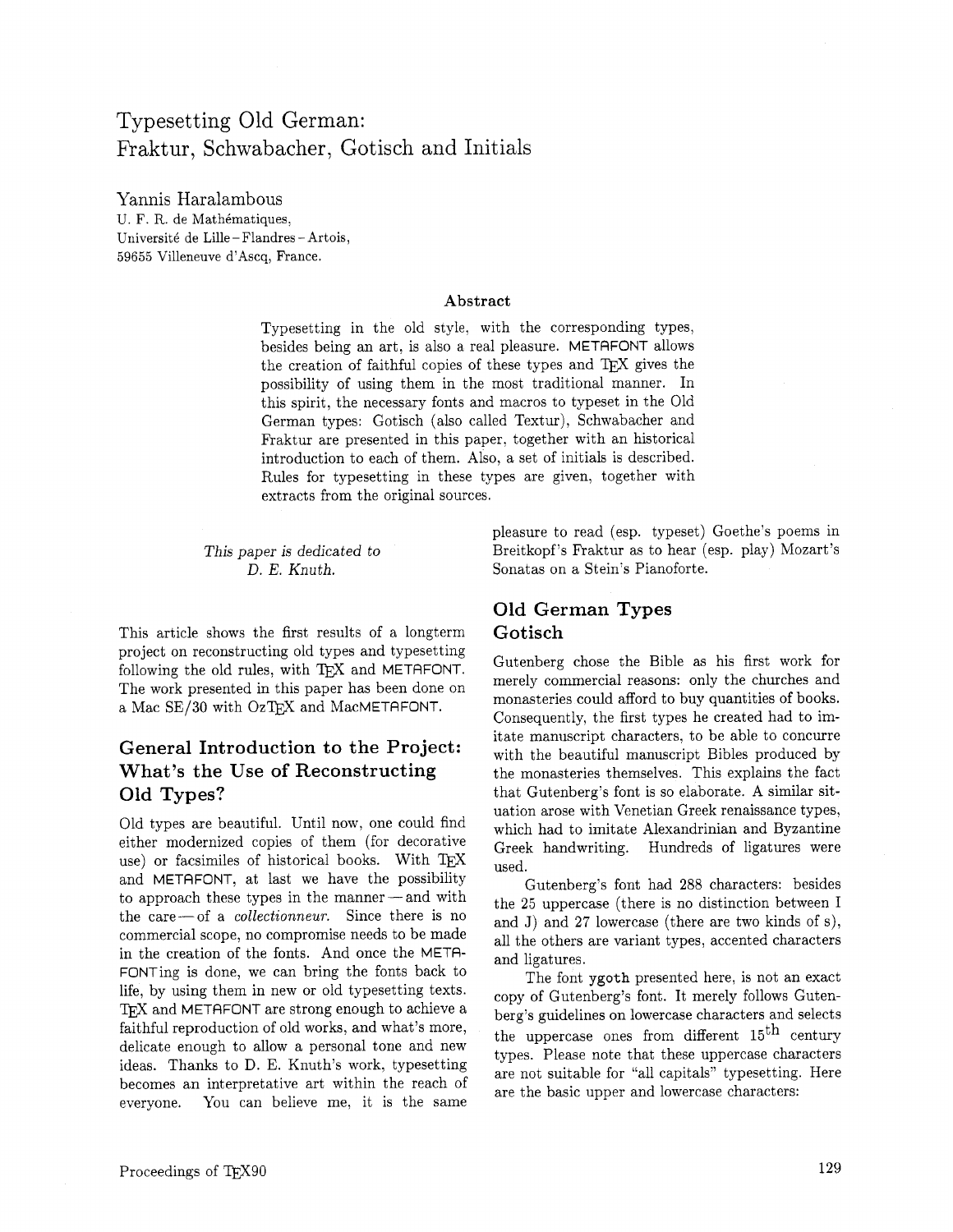# ${\mathfrak{A}}\hspace{0.1cm}{\mathfrak{B}}\hspace{0.1cm}{\mathfrak{C}}\hspace{0.1cm}{\mathfrak{D}}\hspace{0.1cm}{\mathfrak{C}}\hspace{0.1cm}{\mathfrak{f}}\hspace{0.1cm}{\mathfrak{G}}\hspace{0.1cm}{\mathfrak{P}}$ **JAIMA@PQR** STÁ F WIPZ abcdefghij klmnopqr **Ls twbbrp~**

For all old German types. there is no distinction between I and J; also there are two kinds of s: the middle and initial "long s" and the final "short s:"

### $\bf{A}$

In composite words, a short s is used when some component of the word ends on s:

# Ausgang, but Anstand.

Since it's almost impossible for a computer to know if some s is long or short, you have to do it manually; type  $s$ : for a short  $s$ , like in Aus: gang or Alles :.

The following ligatures are part of the font:

# æba be bo ch ch ch u a wh h h Et ti fl fti fti ij II *~PpePJ@QlgJ*  Rfliftf kbthr

Beside the ones shown above, there are variant forms

# II III It

at positions '052, '057, '075 of the font. Because of the many ligatures. there is no place left for special characters (I used only 128-character fonts). You'll have to switch to CM for  $\#$ , \$, %, &,  $*$ ,  $+$ ,  $=$ , etc. For the vowels a, e, o, u with Umlaut and for the 8, I followed Partl's [1988] convention: just type "a, "e, "o, "u, "s ( $\ddot{e}$  is used in Flemish) to obtain:

### *diiifit.*

The difference with Partl's approach is that in our case "a, "e, etc., are ligatures. Since ß historically comes from the ligature  $s+z$  ( $\beta$  is called es-zet), by typing either "s or sz, you get the same output.

In Appendix A you can find a sample of the font: it is an extract of Luther's Bible (1534), in the original orthograph.

#### Schwabacher

The name comes from Schwabach, a little German town in the south of Niirnberg. According to Updike [1927].

in fifteenth century German gothic or blackletter fonts, a differentiation of type-faces began to show itself, as we have seen, in the last twenty years of the century, between types that were somewhat pointed and a rounder, more cursive gothic letter, with  $certain\ peculiarities$  - the closed a, looped  $b, d, h, and l, and a tailed f.$  ans s. The first type was called "fraktur." The second was ultimately known as "schwabacher. "

Schwabacher was in some extent the "boldface" font, compared to the usual Fraktur. The font presented here is called yswab. It is based on  $18^{\text{th}}$  century types. Nevertheless, some characters (such as the "Hebrew-like" question mark **2)**  have been taken from a contemporary book: A. Wikenhauser [1948], Das Evangelium nach Johannes. where John's text is written in Schwabacher and comments in Fraktur. Here are the basic upper and lowercase characters:<br>  $\mathfrak{A} \otimes \mathfrak{C} \otimes \mathfrak{C} \otimes \mathfrak{C} \otimes \mathfrak{S} \otimes \mathfrak{S} \otimes \mathfrak{C} \otimes \mathfrak{M} \otimes \mathfrak{C}$ 

### $OD$   $Q$   $R$   $S$   $U$   $U$   $D$   $W$   $X$   $X$   $3$ **abcbefg@ijEImn**  opqre **ftuvwrp3.**

The following ligatures are included in the font: ff, **ffl IT1 121** f'J

For the vowels **a,** e,o, u with Umlaut, you have the choice between two forms: for the older one (a small "e" over the letter) you need to type a  $*$  + vowel combination, and for the newer one a " + vowel combination. So, by typing \*a, \*e, \*o, \*u, "a. "e, "0, "u, you get

**dt6uii20ii** 

respectively.

#### Fraktur

The first Fraktur type was created by Johann Schönsperger in Augsburg to typeset the book of prayers of Kaiser Maximilian (1513). Some years later, Hieronymus Andreae created a new Fraktur type, used by Diirer for the printing of his theoretical works. In the  $17<sup>th</sup>$  century, Fraktur had a period of decline. It was only in the fall of the  $18<sup>th</sup>$ century that some progressive typographers like G. I. Breitkopf and J. F. Unger gave Fraktur a new breath, by creating new fonts with the aesthetic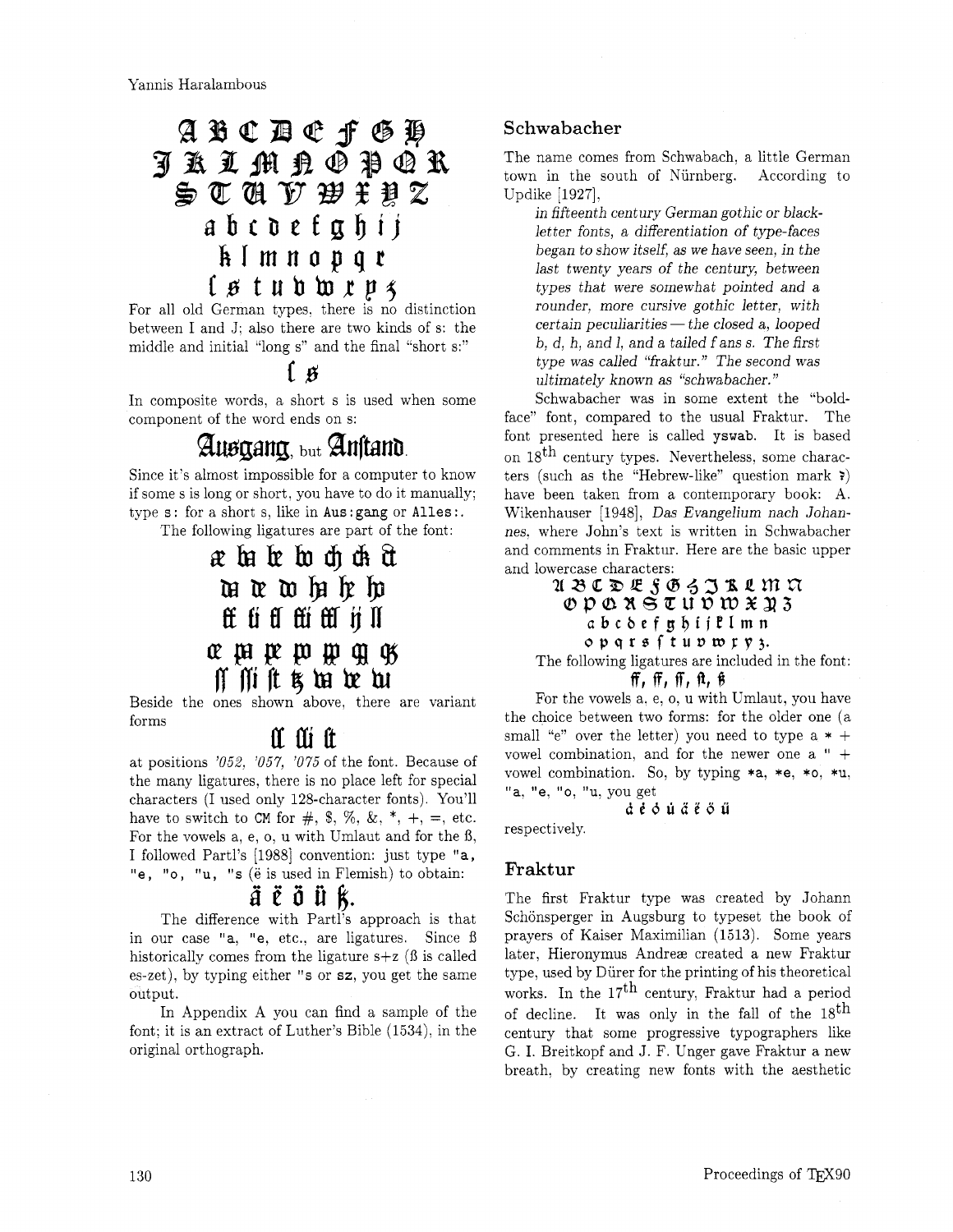

 $23.5$  .

#### *Sottlob Smmanuel Breitfopf*

standards of their time. Especially Cnger's font seems to lay more in the  $19<sup>th</sup>$  century spirit.

Gottlob Immanuel Breitkopf (1719–1794) lived<br>in Leipzig. He travelled a lot, studied French, He travelled a lot, studied French, English and other foreign fonts and wrote an article (Breitkopf [1793]) on the situation of typographers and typography in Leipzig at the time. In 1754, he was first to use removable types to typeset music. His name is familiar to all musicians and friends of music, because of the famous Breitkopf & Hartel editions of complete works of Bach, Beethoven, etc.

After Breitkopf, the "official" version of Fraktur (newspapers and official documents) didn't evolve very much. In the 19<sup>th</sup> century, with all its social—<br>and artistic — turbulence, many decorative Fraktur types were made. most of them monstrous (for example. see Knebel [1870]). A final renovative effort was made in the 1920s by artists like Walter Tiemann and others. Unfortunately, the destructive

trend of uniformisation of Nazism didn't leave much place for zsthetic improvements or changes.

Texts like Warum beutfche Schrift? (Why german type?) by G. Barthel [1934], and  $\hat{\mathcal{D}}$ eraus aus ber Schriftverelenbung! (No more degenerate writing!) by T. Thormeyer  $[1934]$  (... bie Runbungen haben nichts mit dem deutschen Spannungsbedürfnis gemein (am. DaB @c\$melgen in abgrrunbeten Barmen Eann man anbern pan. 20as Schweigen in abgerunderen gormen rann man andern<br>Rationen überlaffen...) show that Nazis tried to use<br>Fraktur as a symbol of the German nation. But ---<br>on historical name drug it was the Nazis theoretical an historical paradox-it was the Nazis themselves who abolished Fraktur in 1941\*. In a recent edition of the Brockhaus, one can find the sentence "Die nationalsozialist. Regierung ließ die Fraktur 1941 aus ZweckrnaBigkeitsgriinden von Arnts wegen abschaffen. Ob sie damit eine Entscheidung traf, die ohnehin im Zuge der Entwicklung lag, ist schwer zu beurteilen..." (it is hard to say if the Nazi decision of abolishing Fraktur was really in the sense of development...): there is a certain nostalgic in these words.

Today Fraktur is used mainly for decorative purposes (a nice counterexample is the dtv pocket edition of Mozart's correspondence: his letters are in Fraktur and the comments in Antiqua). Also. there are methods for the old German handwriting (Siiterlin) which also includes Fraktur (for example,%ir leien beutfcbe Ocbrift, bei A. Kiewel et a1 [1989]).

Let's return now to TEX: the font yfrak which I propose is in the old Breitkopf style. Here are the basic upper and lowercase characters:

#### A B C D E F G H Z R & M R OPORSTURWXY3 abcbefgbiiflmn opqr8 (tubmrp3.

It contains the same ligatures and Umlauts as yswab. The symbols **2C** (which means "etc") and  $\mathfrak{F}$  (an attempt to differentiate I and J) are in font positions  $'044$  and  $'100$  respectively. You can find a sample of the font in Appendix B. It is the begining of the second part of Carl Philipp Emanuel Bach's treatise on the true art of playing the keyboard (which meant the harpsichord and/or clavichord) "Verfuch über die wahre Art das Clavier zu spielen" [1762].

<sup>\*</sup> There seems to have been some secrecy around this decision of the Nazis. The only data I could find is a short and cryptical reference in the 1941 DIN-booklet on typographic standards: "Bekanntgebung  $II$  EM 8408/41 vom 26 Juli 1941 des Reichswirtschaftsministers an den Deutschen Normenauschlul3". I would be very obliged if some reader could provide me with more information.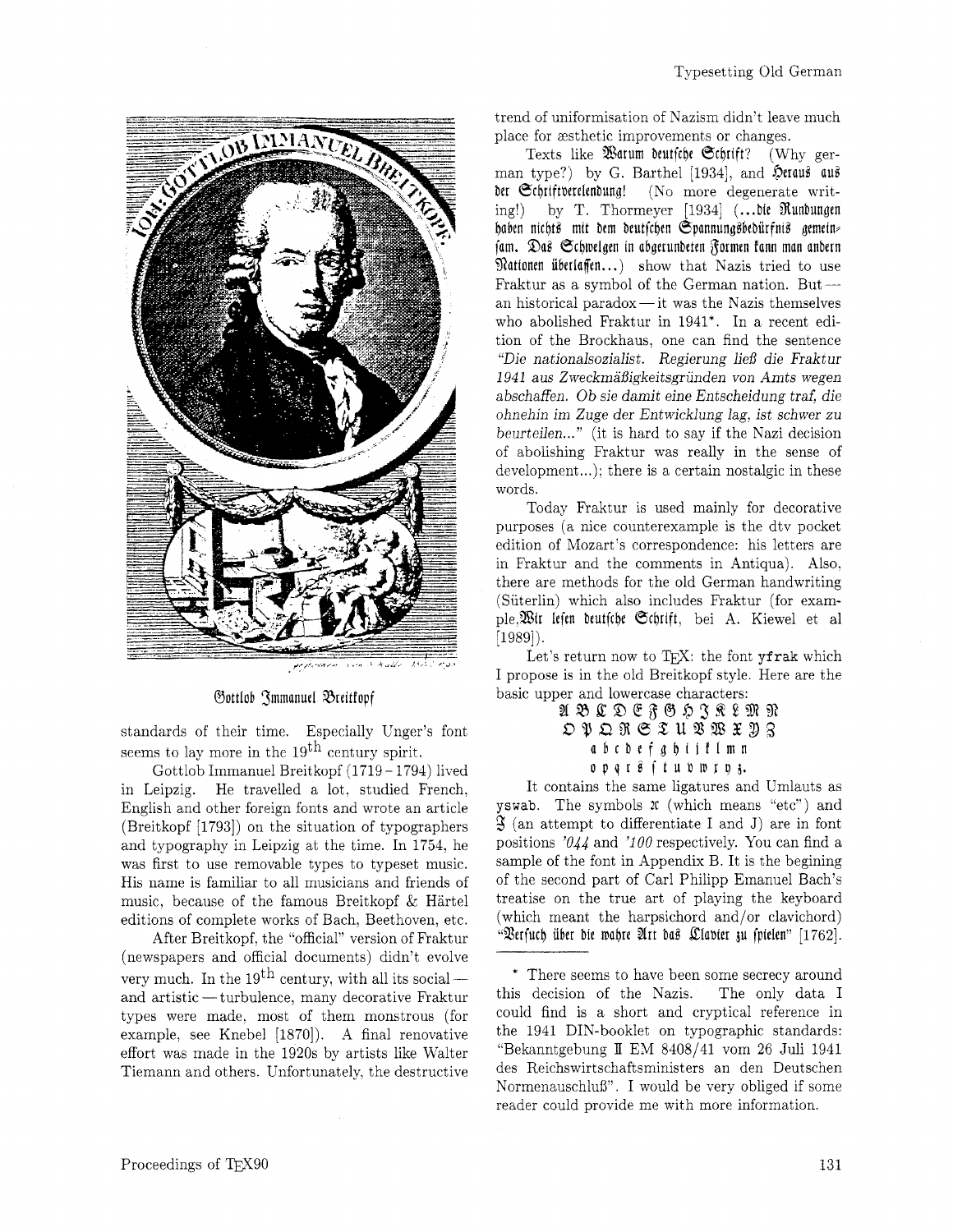The chancery initials, which you can see in Appendix B and C, are a revival of baroque designs. This makes them suitable for both old and new texts. They form the font **yinit.** You have the choice of creating characters with depth zero, or characters with height equal to **cap-height** of **cmrl0** (with the corresponding magnification) and the biggest part of the character under the baseline. For this, there is a boolean parameter **zero-depth**  in the **yinit .mf** parameter file. To typeset the initial D of Appendix B, I used the macro **\yinit ialCD)** as follows (with **zero-depth** : **=false)** 

```
\def\yinitial#l 
C\hangindent=2.54cm 
\hangaf t er=-4 
\hskip-3.24cm 
\lower-2.7mm 
\hbox(\yinit #I) 
\hskipl.5mrn)
```
Of course, all these parameters will need some adjustment, according to the interline skip and the textfont you are using. Note also that **\par** stops the execution of **\hangafter.** It wouldbe better to use **\hf ill\break\indent** instead.

### **Typesetting Rules**

In the following text, taken from the Duden (Mulsing and Schmidt [1919]) many fine points of typesetting in Fraktur are explained. The essential points are the following: 1) don't use ligatures in Latin Antiqua words, use them in French Antiqua and in French Fraktur: 2) in a composite word, do not use ligatures between adjacent letters of two components  $3$ ) the antiqua  $\beta$  is to be used in German words and names regardless of the language; 4) the Latin "etc" is to be translated as  $\mathfrak{u}(\mathfrak{w}_{1}, \mathfrak{a})$ its older form 2c should not be used anymore; *5)*  concerning foreign words in German, use Fraktur when the word has been "germanized", otherwise use antiqua: 6) the hyphen should always be used in Fraktur, except when it appears between two antiqua words; 7) in 1879, Daniel Sanders proposed  $\mathfrak{F}$  as an alternative to  $\mathfrak F$  for the letter J; it would be nice if authorities recognized it.

#### **Initials Einzelvorfchriften für den Schriftfat**

(Sn biefem Ubfcbnitte tellen mir einige Eingelborfcljriften aufammen, beren allgemeine Qefolgung fiir bie Einbeitlicbfeit bei der Herstellung von Drucksachen sehr wünschenswert wäre.

*Qigaturen IE,* **ae,** (E, **oe** *ftatt* **Ae,** *ae,* **Oe,** *oe.*  fSn Iateinifcben %ortern finb bie eigaturen nicbt angumenben,  $\delta$ .  $\mathfrak{B}$ . Caelius mons, Asa foetida.  $\mathfrak{S}$ n fran $\delta$ fifchen Wörtern, die im deutschen Sag verstreut vorkommen, muß, mie im frangofifcben Oat, iiberbaupt, fie10 (E unb **ae** gefe\$t werden, z. B. Œuvres, sœur. Selbst bei Fraktursat darf auf das kleine æ nicht berzichtet werden, z. B. Horsd'æubre.

Sonstige Ligaturen. In Wortberfchmelzungen wie @ct)ifa\$rt, @cljnellaufer, alliebenb, b. 6. alfo in %ortern, bie bon brei gleicben %itlauten einen auBgeffo\$en baben, iff bie Ligatur anzuwenden, wenn fie in der betreffenden Schriftgattung vorhanden ift. Die Ligatur ift ferner überall da anzuwenden, wo sie die fprachliche Richtigfeit nicht stört, 3. B. benugen, abflauen, Billard, nicht aber in einfachen Zusammensetzungen mie entamei, Raufleute, bielleicbt.

*Ber 3ucIjftabe* **tj** *in frembfprac~icIjem 6at3.*  %enn au8 einem Deutfcben %amen, in bem \$ borfommt, burcb Anfügung einer Lateinischen Endung ein Lateinisches Wort gebilbet wird, fo bleibt bas § erhalten, es erfcheint alfo als *B* (in Antiqua). So wird z. B. aus Weißenburg: Weißenburgensis (der Codex Weißenburgensis). Eben fo wird  $\beta$  gefett, wenn deutfche Eigennamen mit  $\beta$  in fremde fprachlichem  $\mathfrak{S}$ at erfcheinen,  $\mathfrak{z}. \mathfrak{B}. :$  Monsieur Aßmann a 6t6 *B* Paris. Ho trovato il Signor Grofie a Venezia.

 $\mathbf{u}$ f $\mathbf{w}$ .  $-\mathbf{x} - \mathbf{etc.}$  Im deutfchen Saze ift "und fo weiter" ber amtlichen Borfchrift gemäß burch ufw. abzufürzen, unb zwar fowohl in Fraftur wie in Antiqua. Die Form zc, die fich innerbalb ber eautfcljrift mie eine \$)ieroglt)pbe, mie ein gertreter ber 3eicljenfc\$rift, aufnimmt, iff beraltet unb nicbt mebr angumen# ben.

Die Form etc darf nur im Antiquafat angewandt werden, wird aber beffer durch  $_{\rm usw.}$  erfe $_{\rm st.}$  Für lateinifchen Sa $_{\rm s.}$  alfo innerhalb lateinischen Tertes, ist etc. felbstverständlich. Ferner fei ermabnt, ba\$ bie Sraniofen unb Englanber &c., bie 3taliener ecc. und die Spanier etc. verwenden, und zwar fetzen alle ftets einen Beiftrich vor diese Abkürzungen, was im Deutschen nicbt iiblicb ifi.

*Unwenbung ber Untiqua im fratturfatj.* Um bem bifherigen Schwanken in der Wahl zwischen Antiqua und graftur ein Enbe gu macben, empfieblt eB ficb foigenbe @runb+ fäte zu beobachten:

1. Alle Fremdwörter romanischen Ursprungs, die nicht burch Annabme deutfcher Biegung oder deutfcher Lautbezeich nung a10 eingebeutfcbt erfcbeinen, fete man auB Untiqua,  $\lambda$ .  $\mathfrak{B}$ . en avant, en arrière, en vogue, in praxi, in petto; a conto, dolce far niente; ferner Verbinbun gen mie Agent provocateur, Tempi passati, Lapsus linguae, Agnus Dei. Auch alle italienifchen technifchen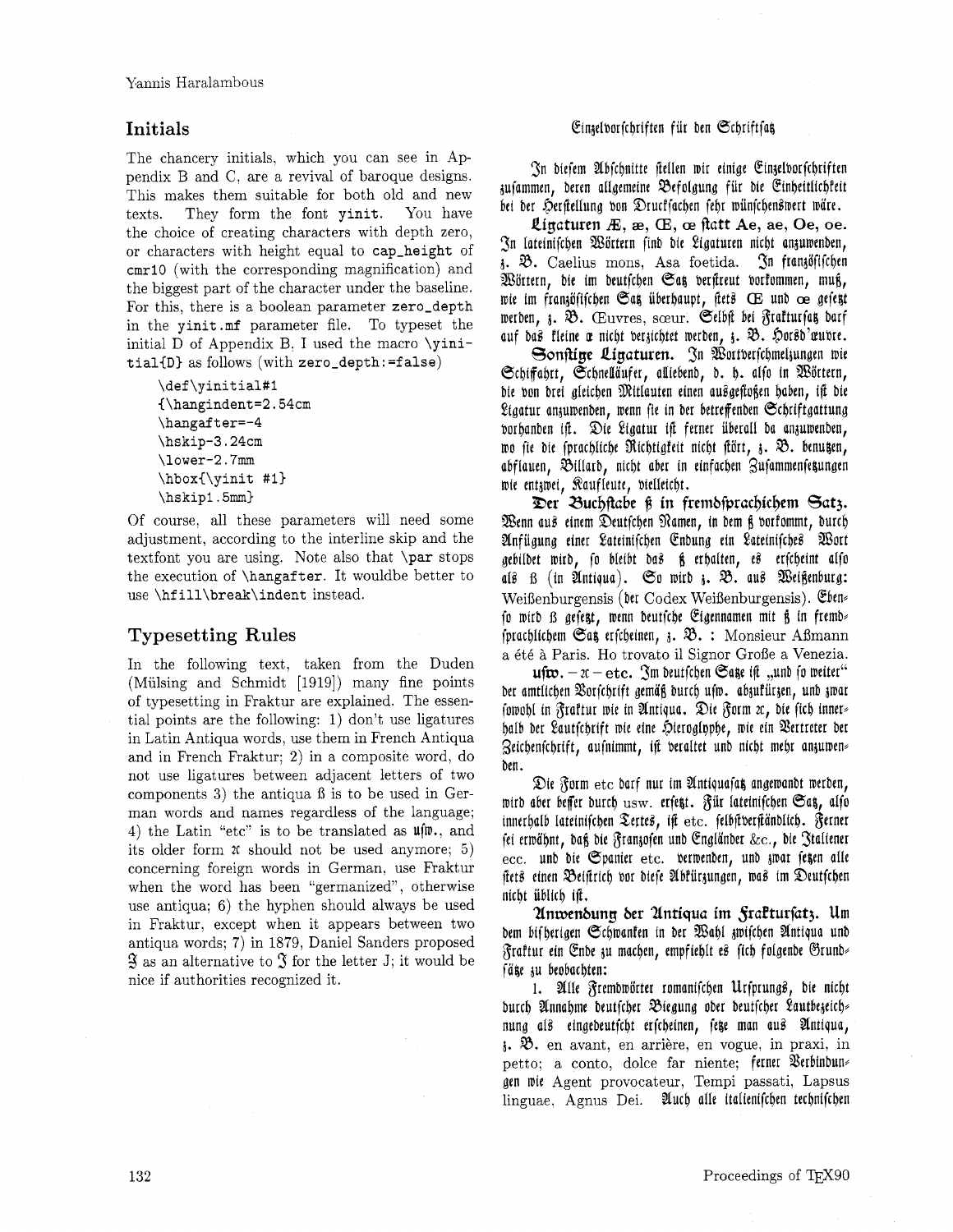Ausbrücke aus der Zonfungt, wie andante, adagio, moderato, vivace. fege man aus Antiqua. Die der lateinischen Sprache entstammenden Bezeichnungen Dur und Moll find als eingedeutschte Hauptwörter aufzufallen und daher groß zu segen, 1. B. C-Dur.

2. Wenn ein Fremdwort deutsche Lautbezeichnung oder deutsche Biegung annimmt oder mit einem deutschen Worte zusammengesetzt wird, so seze man es ais Fraktur, z. B. adagio, aber: bas Abagio, bie Abagios; a conto, aber: bie Afontozahlung; dolce far niente, aber: das Dolcefarniente.

Unwendung des Bindestrichs in Graktursatz, der mit Untiqua vermischt ist. Wenn in Frakturfas bei Workufammenfekungen der eine Zeil der Zusammenfekung aus Antiqua gefett werden muß, fo find etwa vorkommende Bindes ftriche aus der Tertschrift, also aus Fraktur, zu segen, z. B.  $\text{CGS-Maffin}$ ftem. Eine Ausnahme wird nur dann gemacht, wenn der mit dem Bindestrich schließende erste (Antiqua») Bes standteil an das Ende einer Zeile oder in Klammern zu stehen kommt; in diesem Falle ist der Bindestrich aus Antiqua zu fegen. In befonderen Fällen fann auch eine Vermischung von Frakturs und Antiquabindeftrichen stattfinden,  $\delta$ . Doftheater=Corpsde-ballet; denn innerhalb des aus Antiqua gesetzten Wortes müssen auch die Bindestriche aus Antiqua gesetzt werden.

 $\mathfrak I$  (Selbftlaut) und  $\mathfrak I$  (Mitlaut) in der lateinischen Druckschrift. In der lateinischen Druckschrift wird zwischen dem Selbstlaut und dem Mitlaut J genau unter fchieden, und zwar steht I ausschließlich für den Seibstlaut, J ausschließlich für den Mitlaut. Diese Unterscheidung machen alle neueren Sprachen. Daß die deutsche Druckschrift einen Unterschied gwischen  $\mathfrak F$  (Selbstlaut) und  $\mathfrak F$  (Mitlaut) nicht fennt, ift ein großer Mangel. Diesen Mangel zu beseitigen verfuchte fchon 1879 Daniel Sanders, indem er für den Mitlaut das Zeichen 3 empfahl. Diefes Zeichen ist heute nur vereinzelt in Drucken zu finden, hat fich also nicht allgemein eingebürgert und ist auch nicht amtlich anerfannt worden. Es wäre fehr zu wünschen, daß auch in deutscher Schrift ein Unterschied zwis fchen  $\mathfrak F$  (Selbstlaut) und  $\mathfrak F$  (Mitlaut) gefchaffen und von der zuständigen Behörde anerkannt würde, und zwar um so mehr, als er bei den kleinen Buchstaben fowohl in deutscher (i, i) wie in lateinischer (i, j) Schrift bereits seit langem besteht.

### Availability

Following a tradition of my friend Klaus Thull, these fonts are in the public domain. They should be available at the Aston and Heidelberg archives. Also, you can obtain them at my address. The status of this software is postcard-ware: each satisfied user could send me a nice local postcard for my collection.

#### References

- Bach, Carl Philipp Emanuel. Versuch über die wahre Art das Clavier zu spielen. Zweyter Theil, in welchem die Lehre von dem Accompagnement und der freyen Fantasie abgehandelt wird. Berlin: G. L. Winter, 1762.
- Barthel, Gustav. "Warum deutsche Schrift?" Schrift und Schreiben 4, pages 98-130, 1934.
- Breitkopf, Johann Gottlob Immanuel. "Ueber Buchdruckerey und Buchhandel in Leipzig." Journal für Fabrik, Manufaktur und Handlung 5, pages  $1 - 57, 1793.$
- Faulmann, Carl. Das Buch der Schrift, enthaltend die Schriftzeichen und Alphabete aller Zeiten und aller Völker des Erdkreises. Wien: Druck und Verlag der kaiserlich-königlichen Hof- und Staatsdruckerei, 1880.
- Glaister, Geoffrey Ashall. Glaister's Glossary of the Book. London: 1960.
- Kiewel, Albert, Eberhard Dietrich, Inghild Stölting, and Heinold Wachtendorf. Wir lesen deutsche Schrift. Hannover: Kallmeyer'sche Verlagsbuchhandlung, 1989.
- Knebel, P. Sammlung der gebräuchlisten Schriftgattungen. Landshut: Verlag der Jos. Thomann'schen Buchhandlung, 1870.
- Mülsing, Ernst and Schmidt Alfred. Duden, Rechtschreibung der deutschen Sprache und der Fremdwörter. Leipzig und Wien: Bibliographisches Institut, 1919.
- Partl, Hubert. "German TFX." TUGboat 9 (1), pages  $70-72$ .
- Stiebner, Erhardt, Helmut Huber and Heribert Zahn. Schriften + Zeichen. München: Bruckmann, 1987.
- Thormever, Traugott. "Heraus aus der Schriftverelendung!" Schrift und Schreiben 4, pages 131-136, 1934.
- Updike, D. B. Printing Types. 1927.
- Walther, Karl Klaus. Lexikon der Buchkunst und Bibliophilie. Leipzig: Bibliographisches Institut, 1987.
- Wikenhauser, Alfred. Das Evangelium nach Johannes. Regensburg: Friedrich Pustet, 1948.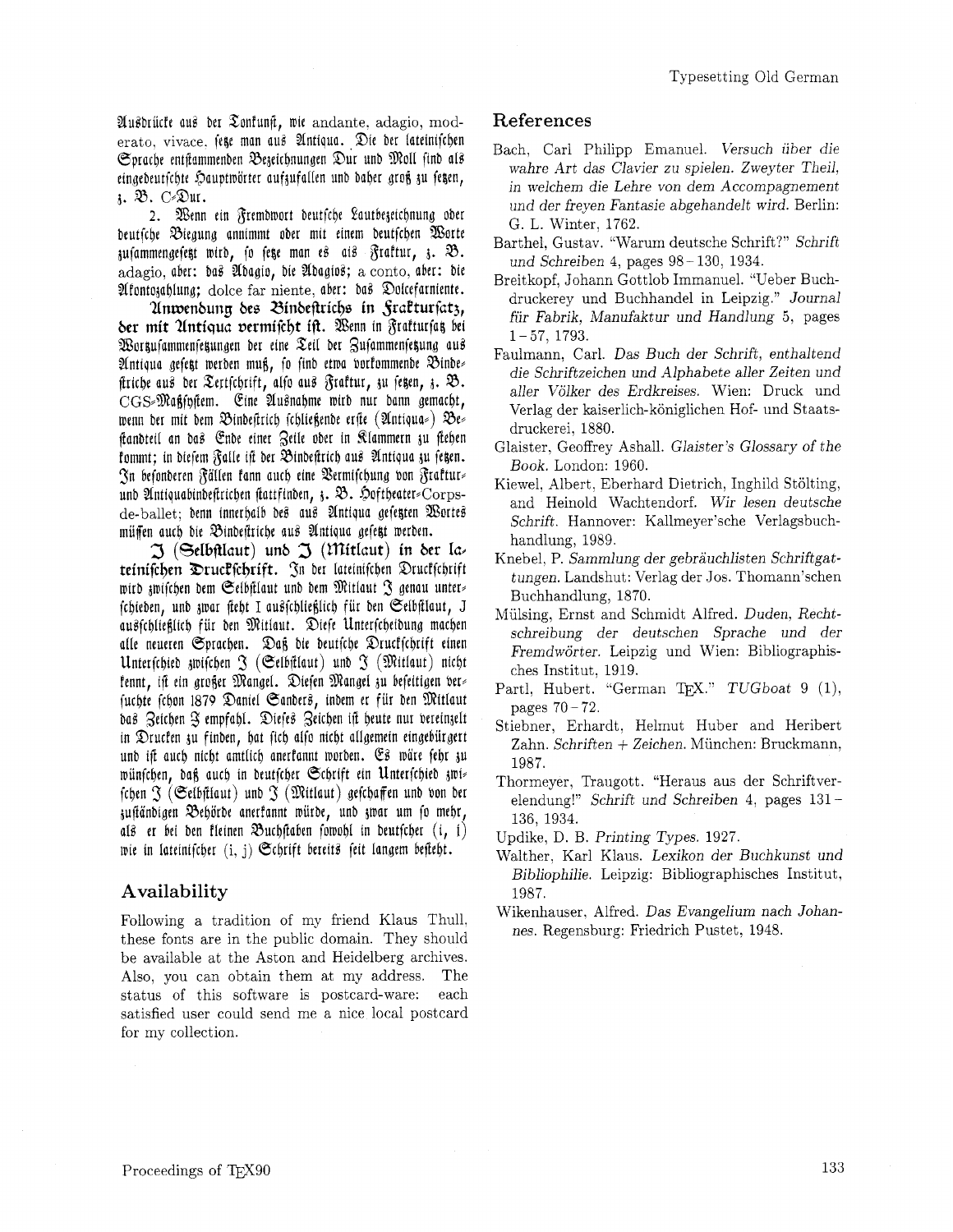## **Appendix A**  *Aas acht Capitel*

**Thus die menner don Ephraim (prachen 4u phm, Barumb haftu uns** das gethan; haft du uns nicht riestest; da du unn strept zogest widder die Midianiter? und zanchten lich mit phm hefttiglich. Er aber lprach zu phnen. was hib ich itt getan dis gleich lep? Ift nicht epn rele Ephraim bester. wir die aantse wepnernd Abi Eler? Gott hit die türsten we Midianiter Oreb und Seb pun ewr fend gegeben. wie fettkund ich das phr than hatt. Ba er lolchø rewt; lieø phr gepft von phm ale Ba nü Giwon an ten Jortan kam; gienger hyndler mit ten drep hunter man; die lep phm waren und waren müte und lagten nach und er lprach zu ten leutten zu Sücoth; Lieler gebt wm Volck as unter mpr ist ettlich brod; tenn lie lind müte. des ich nachtage ten konigen ter Midlaniter Selah und Zalmüna Aler die tursten zu Sucoth (prachen, Sind dielend Selah und Zalmüna lchon pun wpnen henwn; das dopr wpner lchar lollen brod geten? Giwon (prach Wolan wenn we here Setah und Zalmuna pnn mepne hand gibt will ich ewe fleplch mit wenen aus der wusten und mit lecken zu dresschen. Glud er zoch donannen hynauftgen Pnüel und rewt auch allo zu phnen. Clno die leutt zu Pnüel anttwortten phm. gleich wie die 3u Sucoth. Clud er lprach auch 3u den leutten 3u Pinuel. Aom ich mit trieten witer. lo will ich diken türn zu brechen; Seluh aler und Zalmüna warren zü Karkar. Tind phr her mit phnen ben tunftigehen taulent, die alle uberblieben waren bom gantzen leer. der kinder bom morgen. Denn hunwet und swantig taulent waren gefallen; die lchwerd außihen kunwn. Gind Giwon 40ch hynauft auf wn straffen da man ynn hutten wolet gegen morgen; gen Kolah und Jagleh und lchlug dis heer. Denn dis heer war licher. Chno Sebah uno Zalmuna flohen, aber er jaget phn nach; und lieng die «ween Konige der Midianiter Selah und Zalmuna und zur lchrecht das cranze leer.

**An extract** from **Luther's** Bible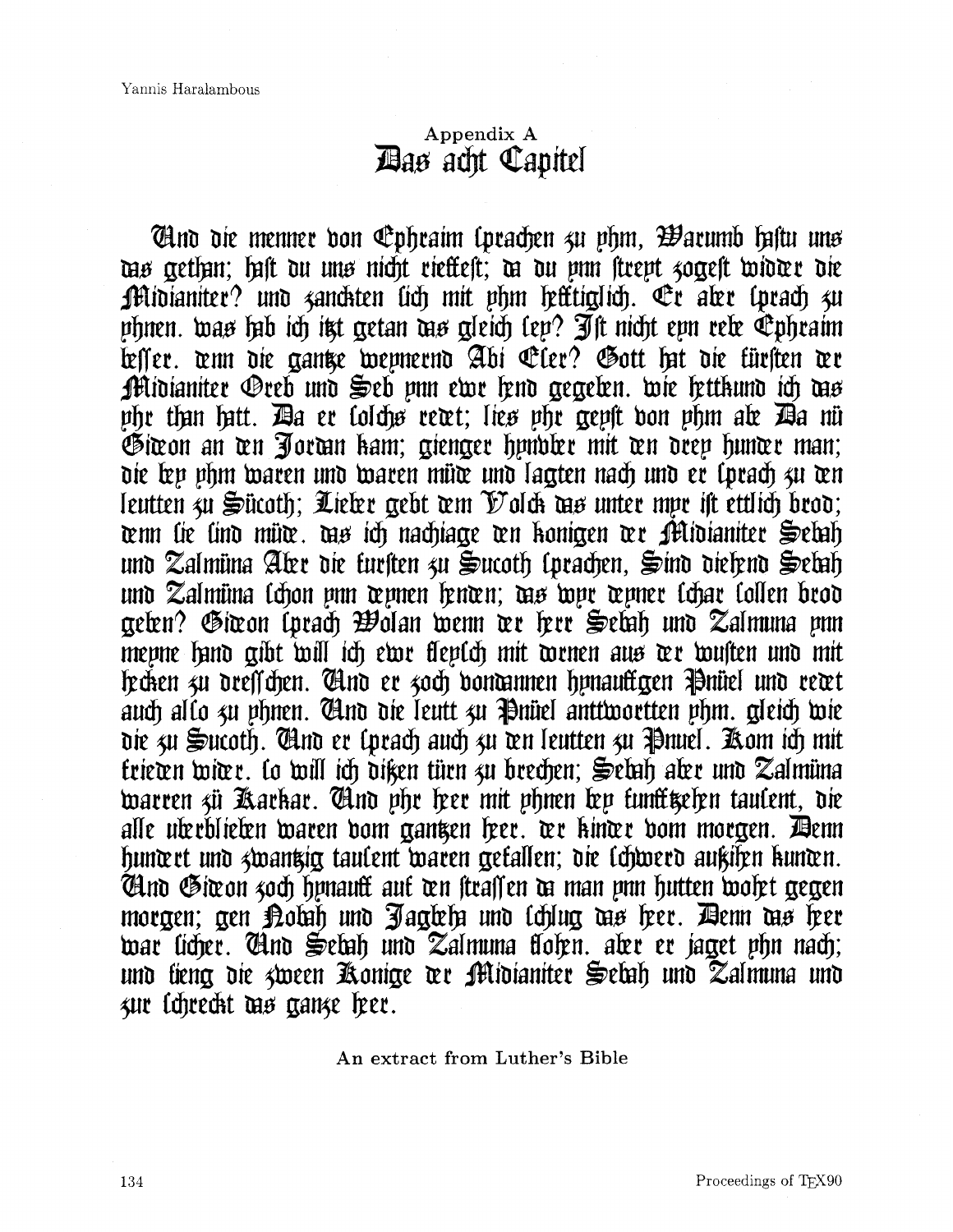# Appendix B Einleitung

 $\hat{\mathcal{S}}$ . 1.



ie Oryel, der Flüyel, das Fortepiano und das Clavicoro find die gebräuchlisten Clavierinstrumente zum Accompagnement.

S. 2. Es ist Schade, daß die schäne Erfindung des Zolfeldischen Bouenclaviers noch nicht gemeinnüzig geworden ist; man fann dabero deffen besondere Vorzüge hierinnen noch nicht genau bestimmen. Es ist gewiß zu glauben, daß es sich auch ben der Begleitung gut ausnehmen werde.

 $\mathcal{S}$ . 3. Die **O**r $\pi$ el ist ben Rirchenfachen, wegen der Fugen, starten Chore, und überhaupt der Bindung wegen unentbehrlich. Sie befördert die Pracht und erhält die Ordnung.

 $\zeta$ . 4. So bald aber in der Rirche Recitative und Arien, befonders folche, wo die Mittelstimmen der Singstimme, durch ein simpel Accompagnement alle Frenheit zum Verändern laffen, mit vorkommen, so muß ein Slügel daben fenn. Man hört leyder mehr als zu oft, wie kahl in diesem Falle die Ausführung ohne Begleitung des Flügels ausfällt.

S. 5. Dieses legere Instrument ist aufferdem benm Theater und in der Cammer wegen folcher Arien und Recitative unentbehrlich.

S. 6. Das Sortepiano und das Clavicord unterstügen am besten eine Ausführung, wo die größen Feinigkeiten des Geschmacks vorkommen. Nur wollen gewisse Sänger lieber mit dem Clavicord oder Slunel, als mit jenem Instrumente, accompagnirt fenn.

 $\zeta$ . 7. Man fann alfo ohne Begleitung eines Clavierinstruments fein Stücf aufführen. Auch ben den stärksten Musiken, in Opern, so gar unter frenem Himmel, wo man gewiß glauben solte, nicht das geringste vom Flügel zu hören, vermist man ihn, wenn er wegbleibt. Hört man in der Höhe zu, so kann man jeden Zon beffelben deutlich vernehmen. Jch spreche aus der Erfahrung und jedermann fann es versuchen.

S. 8. Einige laffen sich benm Solo mit der Bratsche oder gar mit der Violine ohne Clavier begleiten. Wenn dieses aus Noth, wegen Mangel an gruterr Clavieristen, geschiehet, so muß man sie entschuldigen; sonst aber gehen ben diefer Art von Ausführung viele Ungleichheiten vor. Aus dem Solo wird ein Duett, wenn der Baß gut gearbeitet ist; ist er schlecht,

mie

An extract from C. P. E. Bach's Treatise on the true Art of playing the Keyboard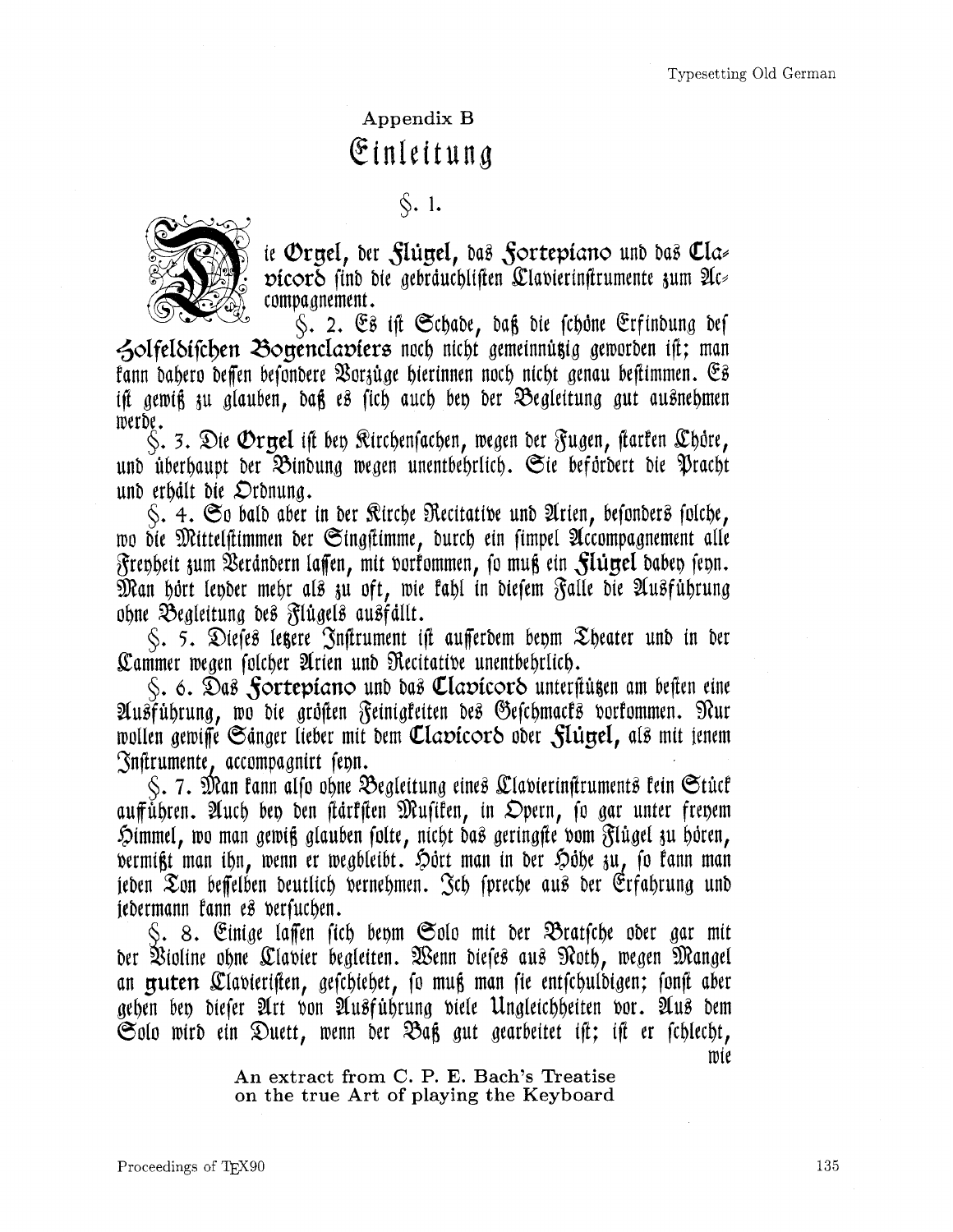# Appendix C



The font yinit scaled 1728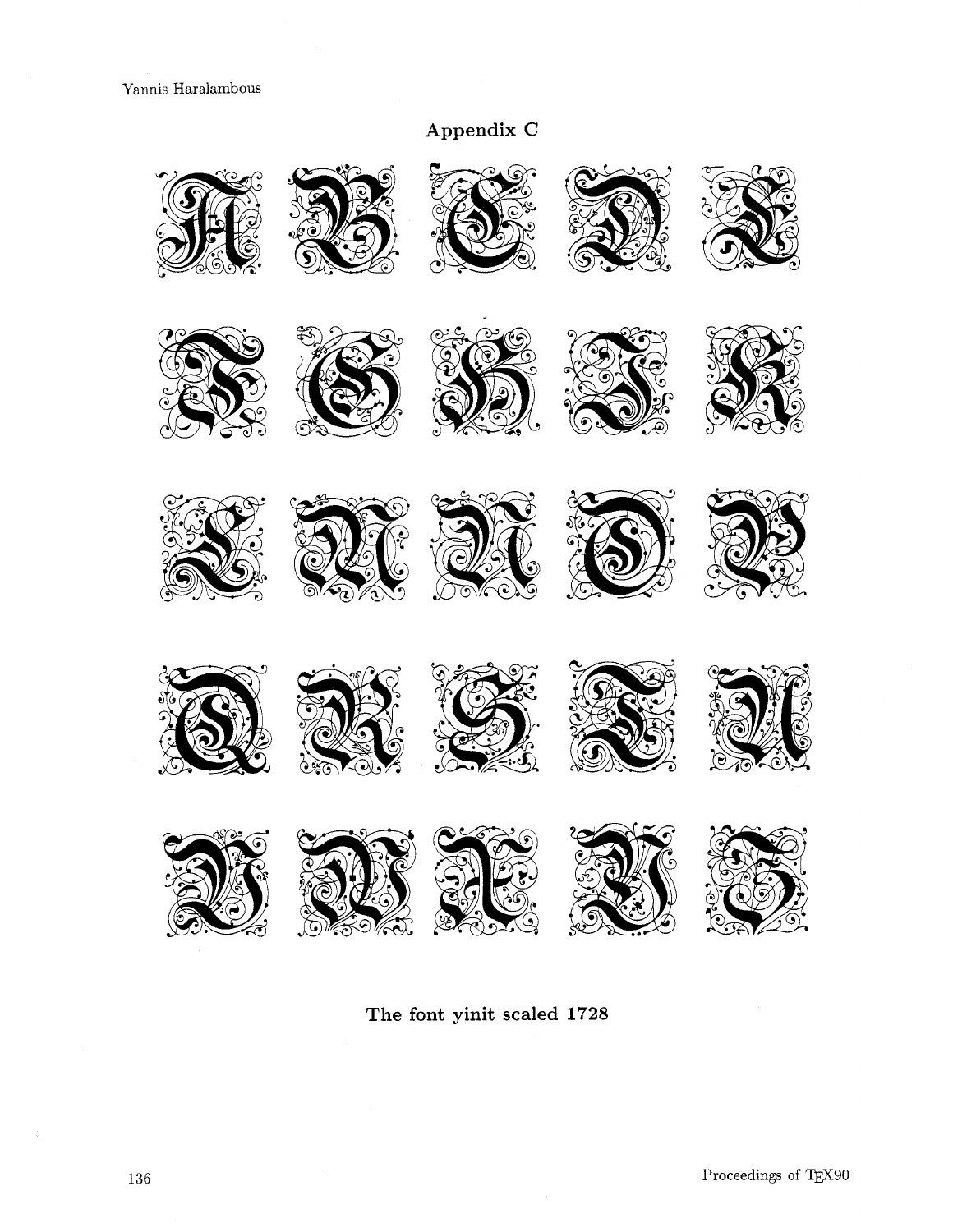#### **Appendix** D **Late Breaking News**

I would like to thank Frau Franziska Kaiser for finding me (after many attempts) a copy of the official order of the German Nazist Party, abolishing Fraktur and Schwabacher from all printed items. The argumentation given is typical of the Nazist Party (antisemitic and illogical) :

*"...It is ordered that from now on only the normal type is to be used for all printed documents. As normal type, the antiqua type is meant. The socalled gothic type (Fraktur) is not a german type but goes back to the schwabacher jew-letters. This type has been strongly used in Germany because Jews owned the printing works already since typography was introduced, and later on the newspapers* ..."

Rather a sad way for such a beautiful type to die, especially if one considers all the masterpieces of the first centuries of typography! Of course the real reasons of this event -which occured exactly 50 years ago- are not the ones mentionned in the document... perhaps historians will find them some day. My personal opinion is that even if an analogous reform would be applied sooner or later it should have a completely different argumentation (for example the readability of Fraktur in comparison to Antiqua) and should leave printers the freedom of choice: uniformization by force always brings flatness and sterility.